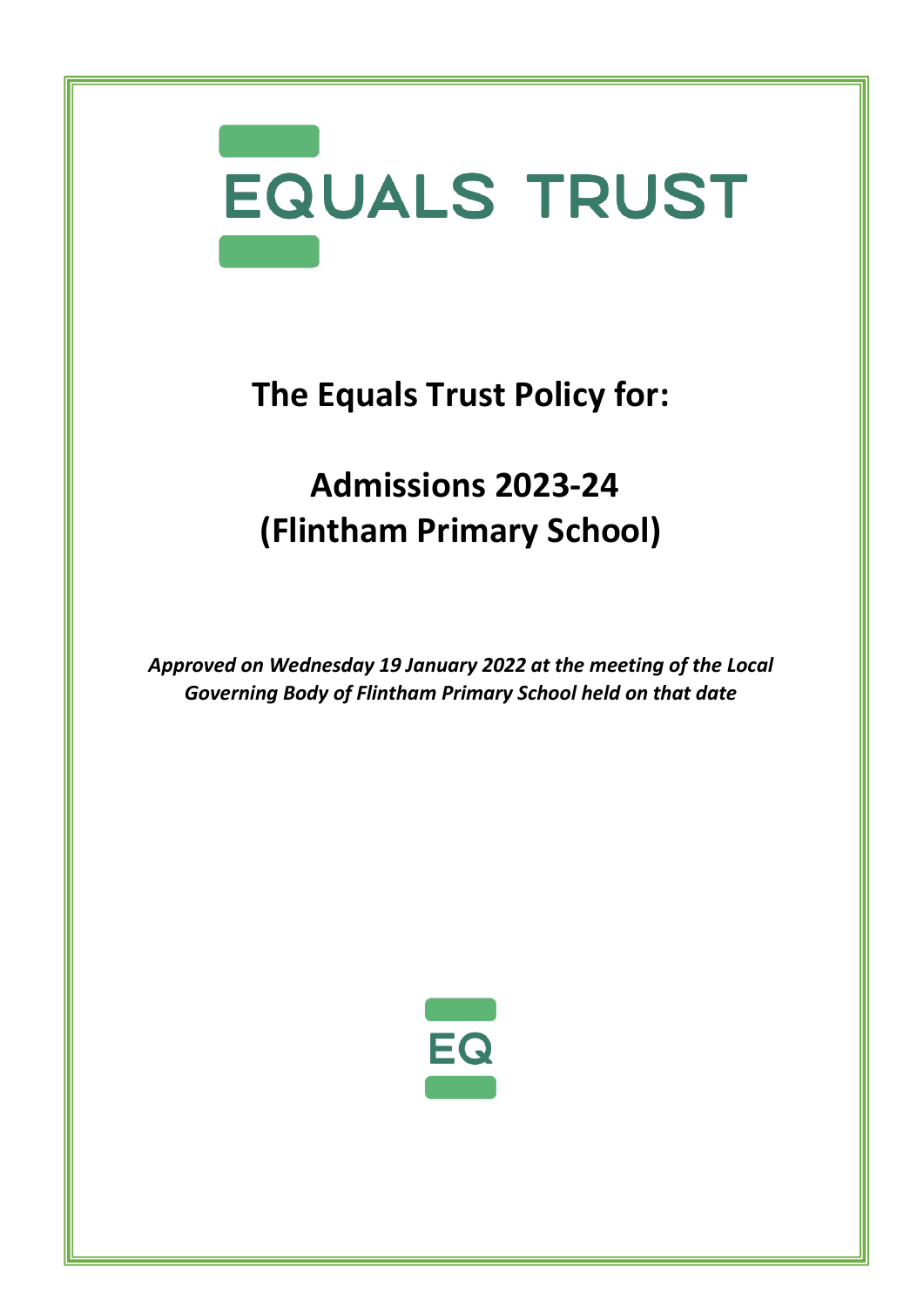## Rationale

Flintham Primary School provides for the needs of children within the 4 to 11 age range. Pupils will be admitted at the age of 4+ without reference to ability or aptitude using the criteria set out in this policy. Admission to our School is not dependent on any 'voluntary' contribution.

The Equals Trust is the Admitting Authority for Flintham Primary School. The school participates in the Local Authority co-ordinated scheme and all deadlines within that should be adhered to by applicants. The school has an agreed Published Admission Number of 15 for the year 2023/2024 and, subject to any changes approved or required by the Secretary of State, for subsequent years.

## Variation to Admission Numbers

In accordance with the School Admissions Code, in any specific year, Flintham Primary School may set a higher admission number than its agreed admission number for an applicable year group. The school is not required to consult on its PAN where it proposes either to increase or keep the same PAN. The school must consult where they propose a decrease to the PAN. Flintham Primary School must notify the Local Authority of its intention to increase the PAN and reference to the change must be made on the school's website.

## Process of Application

Arrangements for applications for places at Flintham Primary School will be made in accordance with the Nottinghamshire LA's co-ordinated admission arrangements; parents resident in Nottinghamshire can apply online using the common application form at: [www.nottinghamshire.gov.uk/schooladmissions](http://www.nottinghamshire.gov.uk/schooladmissions)

Parents resident in other areas must apply through the Local Authority where their child lives. The school will use the Nottinghamshire LA's timetable for applications to Flintham Primary School each year through the co-ordinated scheme

The dates of the application window and the date parents/carers will receive their offer of a school place can be found using the website address above.

Parents are strongly advised to indicate at the earliest opportunity whether they wish to accept the offer of a place via the online system or phone call to the Local Authority. When the Trust is informed by the Local Authority that a place has been offered, it may write to the parent(s) seeking written confirmation that they will take up the place, if the offer has not been accepted. Parents who do not wish to accept a place offered will be required to provide information to the Local Authority regarding their alternative arrangements for formal education for their child before the offer can be rejected.

# Consideration of Applications

Flintham Primary School will consider all applications for places at the School. Where fewer than the published admission number(s) for the relevant year groups are received, Flintham Primary School will offer places to all those who have applied. Any applications received after the closing date will be accepted but considered only after those received by the closing date.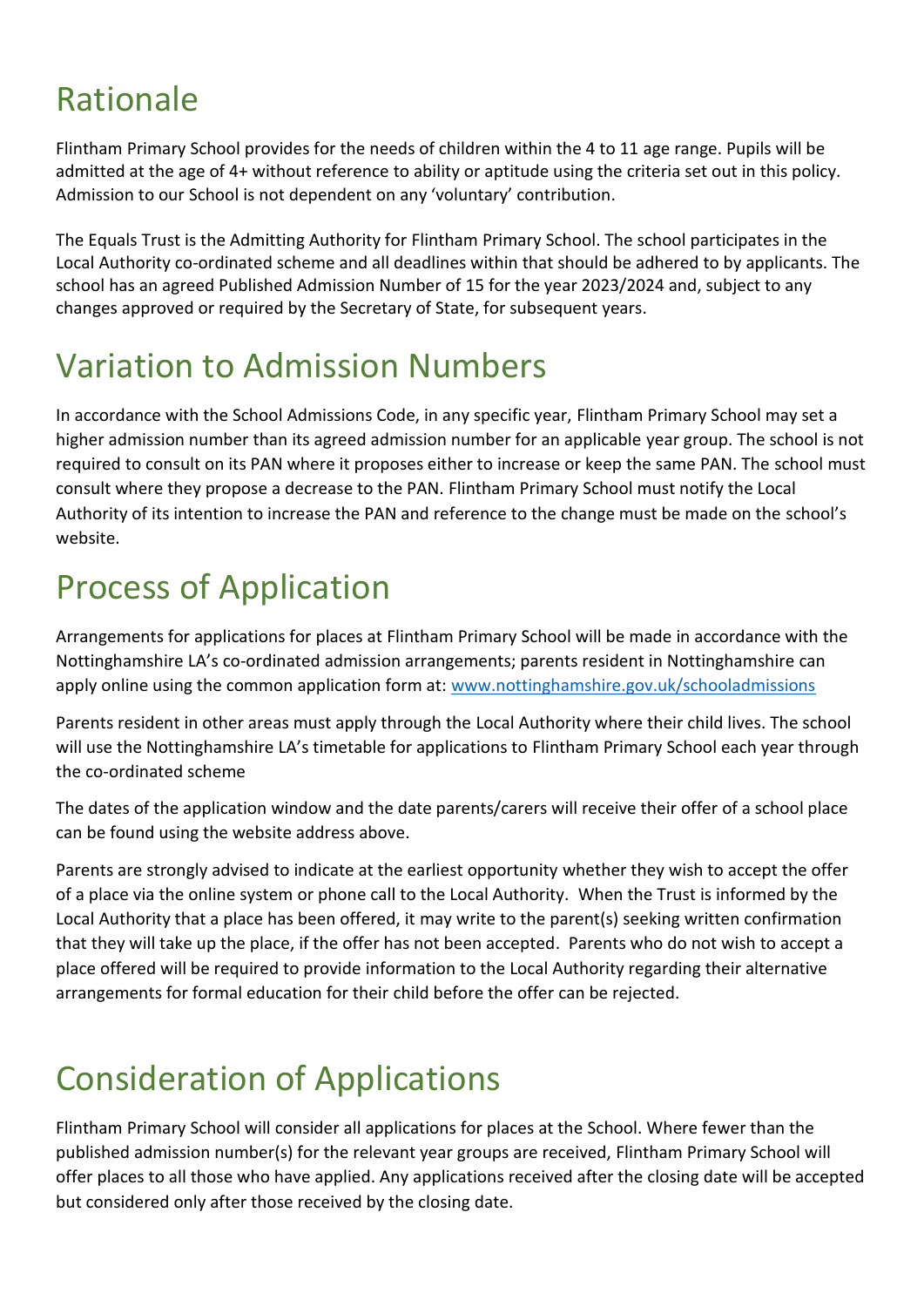#### Special consideration

Equals Trust will consider applications for places in Equals Trust schools where the application can be supported by written evidence from a doctor, social worker or other relevant professional stating why a Flintham Primary School is the **only** school which could cater for the child's particular needs. The evidence must be presented at the time of application.

For information provided before the closing date for intake applications, the Admissions Lead officer will consider each case and decide the allocation of any such place on the basis of written evidence. Where it is agreed that Flintham Primary School is the only school that could meet a child's needs, the application will have priority following the allocation of looked after, and previously looked after children.

For information provided after the closing date and for all in-year applications, the Admissions Lead officer will consider each case. If it is agreed that Flintham Primary School is the only school that could meet a child's needs, the application will have priority after looked after, and previously looked after children. If the school is oversubscribed the application will have priority on the waiting list after the initial allocation of places.

Where a request for special consideration is not approved:

- For information provided before the closing date for intake applications, a decision will not be communicated and the application will be considered in line with the published admission oversubscription criteria.
- For information provided after the closing date and for all in-year applications, a decision based on the evidence provided will be communicated to the applicant via letter from the Admissions Lead officer.

## Procedures where the Flintham Primary School is oversubscribed

Where the number of applications for admission is greater than the published admission number in any age group, applications will be considered against the criteria set out below.

#### Oversubscription Criteria

Flintham Primary School will first accept all pupils with a statutory right to a place through a Educational Health and Care Plan (EHCP) naming the School.

Where the number of applications for admission exceeds the number of places available, the following criteria will be applied in the order set out below, to decide which children to admit:

- 1. Looked after children and previously looked after children, including those children who appear (to the admission authority) to have been in state care outside of England and ceased to be in state care as a result of being adopted.
- 2. Children who live in the catchment area and who, at the time of admission, will have a brother or sister attending the school.
- 3. Other children who live in the catchment area.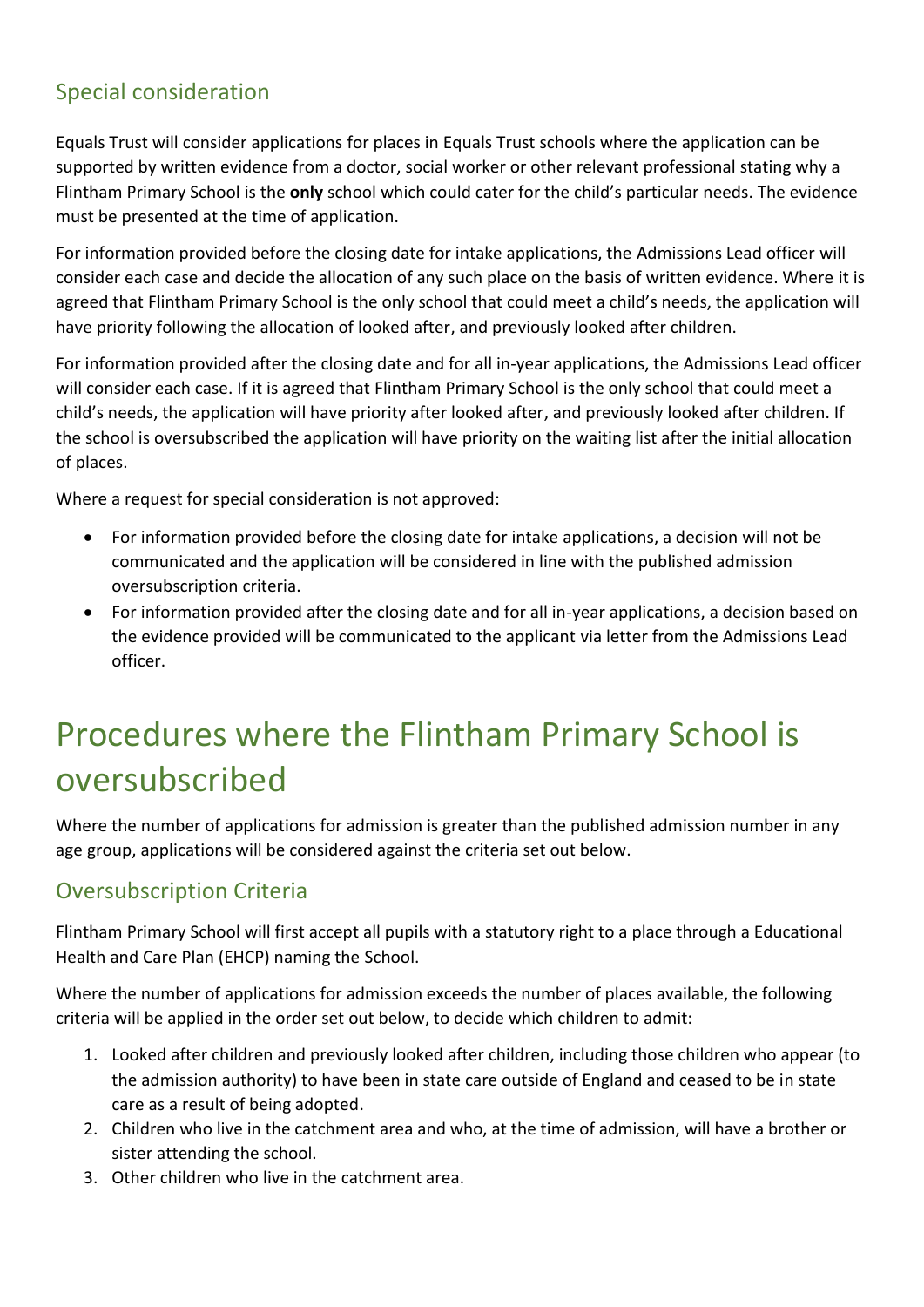- 4. Children who live outside the catchment area but will have a brother or sister at the Flintham Primary School at the time of admission.
- 5. Other children who live outside the catchment area.

Attendance of non-statutory Foundation Stage (FS1) provision at the school does not give priority to applications for a statutory school place, as places are allocated according to the criteria above.

In the event of oversubscription, within a criterion, preference will be given to children who live nearest to the school as the crow flies. In the event that two or more distances are exactly the same, the School will use a method of random allocation by lot, and the process verified by someone independent of the school.

If applications exceed the number of places available the school will operate a waiting list in which priority for places will be given on the basis of the above criteria, measuring distance 'as the crow flies'. In the event of over-subscription within all criteria, preference will be given to children who live nearest to the school as the crow flies. Distances are measured from the entrance to the child's home to the principal entrance to the main administrative building of the school by Nottinghamshire County Council's computerised measuring software. In the event of two distances being equal, lots will be drawn and independently supervised and verified by someone independent of the school.

## Arrangements for In-Year Admissions

Flintham Primary School participates in Nottinghamshire County Council's in-year co-ordinated scheme. Application forms and details about how to apply are available at <http://www.nottinghamshire.gov.uk/learning/schools/admissions/changingschool/>

If a place is not available in the year group for which a student applies the school operates a waiting list. Names are placed on this waiting list in the rank order of our published over-subscription criteria, not in the date order by which they are received.

### Late applications

Late applications are those submitted after the closing date for the co-ordinated admissions scheme and will be dealt with in accordance with that scheme. Late applications will be considered up to the date specified in the Nottinghamshire County Council coordinated scheme, providing the applicant can provide evidence that they have moved into the area after the closing date for applications or can establish at the time of completing the form that there were exceptional reasons for missing the closing date. Examples include family bereavement, hospitalisation, and family trauma. Supporting evidence may be required.

# Waiting Lists

In respect of the normal year of entry, after the offer of places has been made, but the school is oversubscribed, all unsuccessful applications will be placed on the waiting list which will be administered by the governors of the school in partnership with the Local Authority until the end of the Autumn term. A child's position on this waiting list will be determined by the school's published over-subscription criteria. Once the coordinated scheme is closed (at the end of the Autumn term), the waiting list will remain open but will be administered by the governors of the school. The waiting list will be maintained for the remainder of the current academic year. Waiting lists are re-ranked in accordance with the oversubscription criteria as new applications are received, in line with para 2.15 of the Code. All places will be offered up to the PAN in the intake year.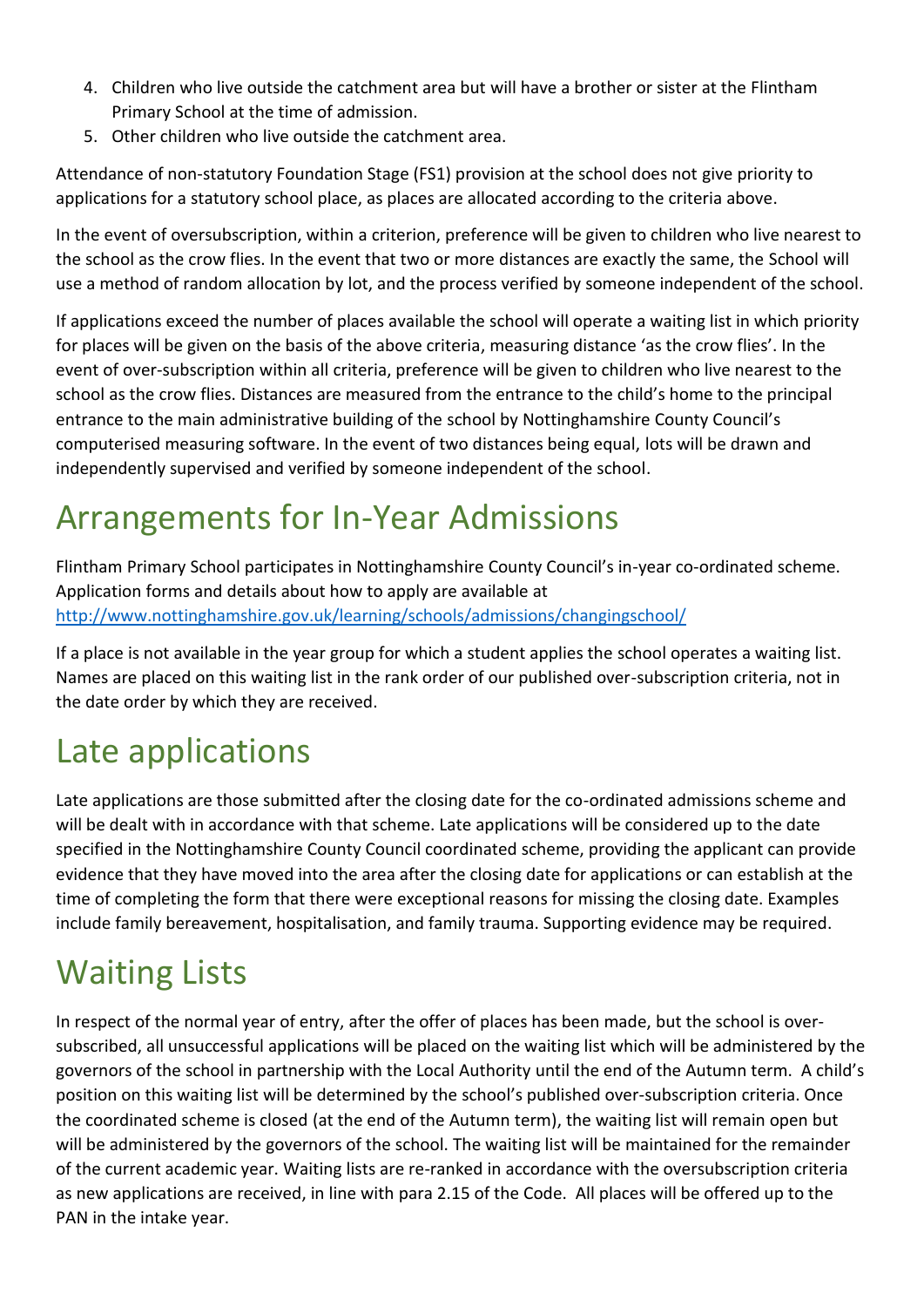# Independent Appeals

Parents have the right to an independent appeals panel if you are not happy with the outcome of your application. Admissions appeals for Flintham Primary School are administered by Nottinghamshire County Council. Parents wishing to appeal should refer to Local Authority guidance available at <http://www.nottinghamshire.gov.uk/education/school-admissions/making-a-school-admission-appeal>

Repeat applications in the same academic year will not be considered unless there is a significant and material change in circumstances.

### Coordinated admission scheme

All applications for places in the normal year of entry are made on the common application form. Flintham Primary School participates in Nottinghamshire County Council's Fair Access Protocol.

## Deferred entry to school

Children will be offered a full-time place at Flintham Primary School for the September following their 4th birthday. Parents may choose to defer their child's entry until later in the school year but not beyond the point at which they reach compulsory school age and not beyond the beginning of the final term of the school year for which the application was made. Parents can also choose for their child to attend part-time until later in the school year but not beyond the point at which they reach compulsory school age. Where entry is deferred, the school will hold the place for that child and not offer it to another child. Any allocated place must be taken up within the academic year and requests to defer to another year will require a new application for that year. Further information on summer born children is available at [www.nottinghamshire.gov.uk](http://www.nottinghamshire.gov.uk/) or by visiting the DFE Schools Admissions Code (para 2.17)

# Applications outside the normal year of entry, including summer born children entering education

Nottinghamshire residents wishing to apply for their children to be educated outside their normal year of entry, including delayed entry to Reception should submit a request in writing to Nottinghamshire County Council's school admissions team as early as possible, with any supporting evidence that may need to be considered. For applications to Flintham Primary School, Nottinghamshire County Council Designated officers will consult the Admissions Lead officer of Equals Trust and make decisions based on the circumstances of each case and in the best interests of the child concerned. This will include:

- taking account of the parent's views;
- information about the child's academic, social and emotional development;
- the child's medical history and the views of a medical professional;
- whether they have previously been educated out of their normal age group;
- whether they may naturally have fallen into a lower age group if it were not for being born prematurely.
- the views of the Head Teacher of the school.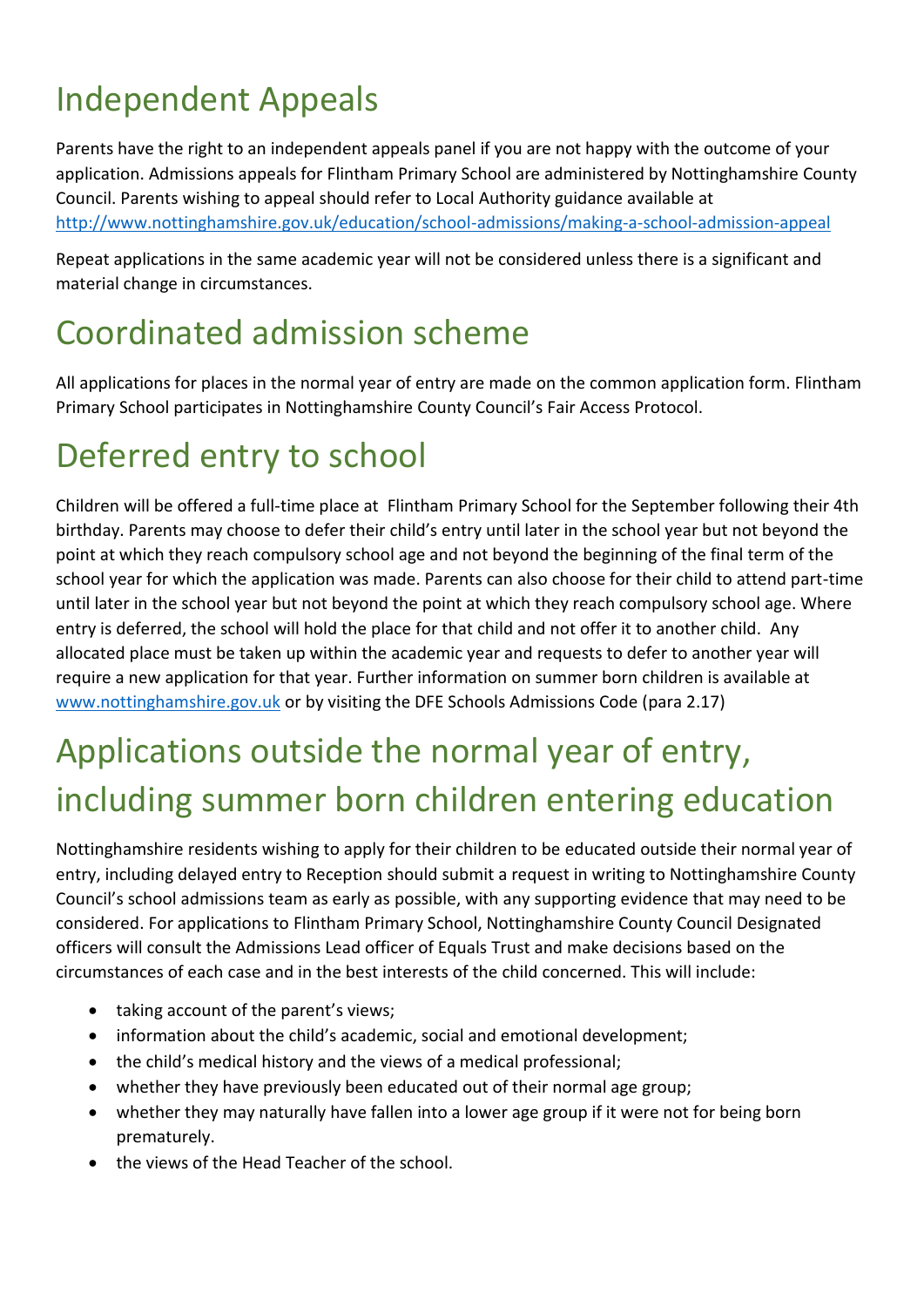Where an application is made with multiple school preferences, Nottinghamshire County Council Designated officers will consult with all admissions authorities related to the named schools.

When informing a parent of the decision on the year group to which the child should be admitted, the parent will be notified of the reasons for the decision. More information can be found at [https://assets.publishing.service.gov.uk/government/uploads/system/uploads/attachment\\_data/file/9212](https://assets.publishing.service.gov.uk/government/uploads/system/uploads/attachment_data/file/921255/Guidance_for_parents_September_2020.pdf) 55/Guidance for parents September 2020.pdf

If the request to delay entry to formal education (Reception) is agreed, you will need to apply for a school place the following academic year.

Parents/carers who do not live in Nottinghamshire wishing to apply for their children to be educated outside their normal year of entry, including delayed entry to Reception, should consult their home Local Authority for advice before submitting an application. Overseas residents should consult the Local Authority of their intended home address for advice, before submitting an application.

### Transfer to secondary school

Where a child has been educated out of the normal age group it is the parent's responsibility to again request admission out of the normal age group when they transfer to secondary school. It will be for the admission authority of the preferred school to decide whether to admit the child out of the normal age group. The admission authority must make a decision on the basis of the circumstances of each case and in the child's best interests, and will need to bear in mind the age group the child has been educated in up to that point.

### Withdrawing an offer of a place

An offer of a place found to be made on the basis of inaccurate information can be withdrawn. Such examples would include fraudulent applications, intentionally misleading applications, a false claim to residence in the catchment area and the failure of a parent to respond to an offer of a place within a reasonable amount of time. The Trust may complete random checks to ensure information submitted is correct. This may require applicants to provide evidence to support their application, eg, proof of address.

Equals Trust reserves the right to withdraw the offer of a place under circumstances set out in the Admissions Code 2021, (para 2.13, 2.14) and will consult with Nottinghamshire County Council Admissions team in such circumstances.

### **DEFINITIONS**

#### Looked after and previously looked after

The School Admissions Code 2021 states that all admission authorities must give highest priority to this group of children and provides the following definition: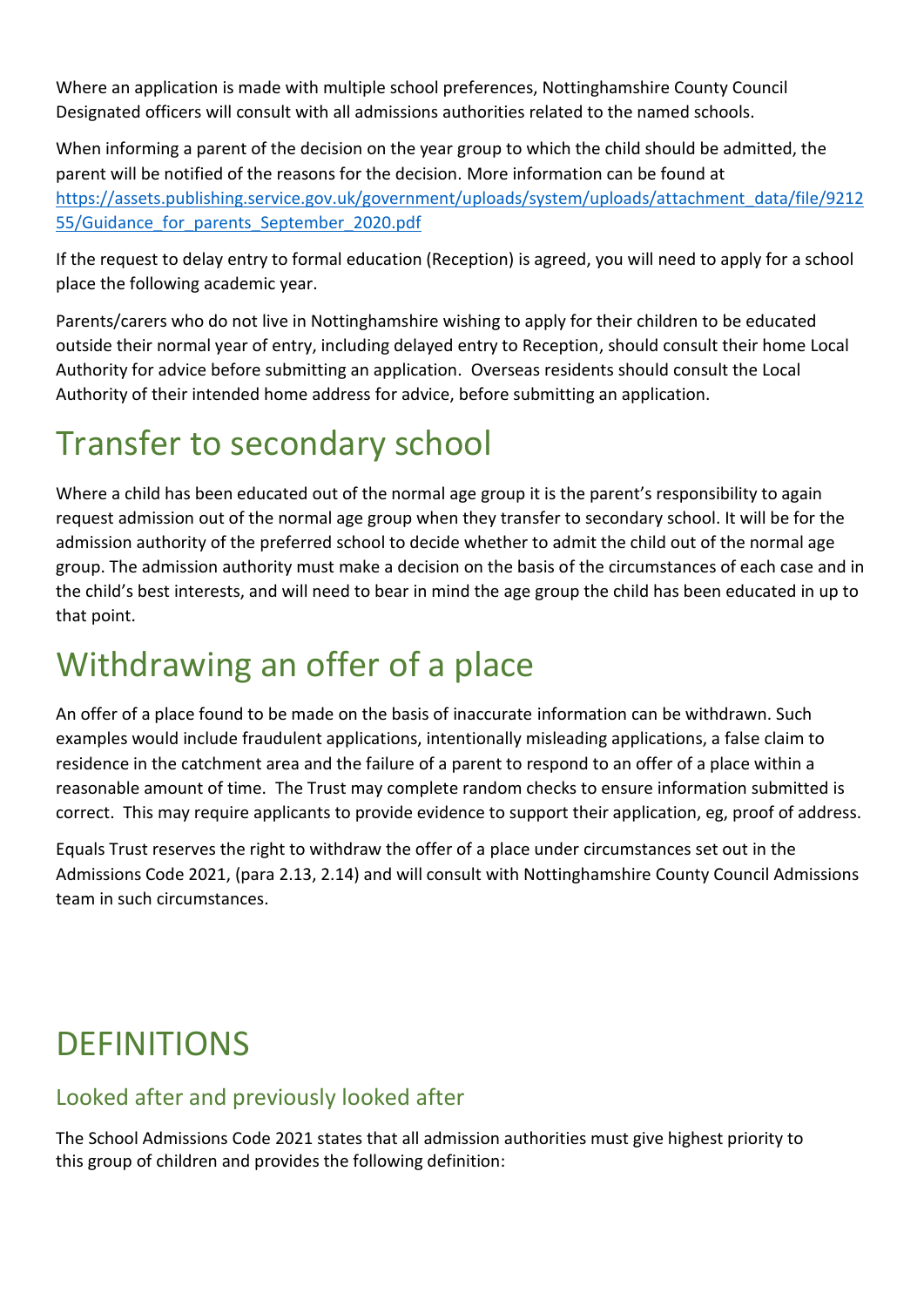*A looked after child is a child who is (a) in the care of a local authority, or (b) being provided with accommodation by a local authority in the exercise of their social services functions in accordance with section 22(1) of the Children Act 1989 at the time of making an application to a school.*

*Previously looked after children are children who were looked after, but ceased to be so because they were adopted (or became subject to a child arrangements order or special guardianship order). Further references to previously looked after children means such children who were adopted (or subject to child arrangements orders or special guardianship orders) immediately following having been looked after. This includes:*

- *Children who were adopted under the Adoption Act 1976 and children who were adopted under section 46 of the Adoption and Children Act 2002.*
- *Child arrangements orders are defined in section 8 of the Children Act 1989, as amended by section 12 of the Children and Families Act 2014. Child arrangements orders replace residence orders and any residence order in force prior to 22 April2014 is deemed to be a child arrangements order. Section 14A of the Children Act1989 defines a 'special guardianship order' as an order appointing one or more individuals to*

*be a child's special guardian (or special guardians).*

Also given the highest priority are:

• *Children who were previously in state care outside of England and who ceased to be in state care as a result of being adopted (that is, children looked after by a public authority, religious organisation or another provider of care whose sole purpose is to benefit society, such as orphanages or other settings).*

#### Home address

The child's place of residence is taken to be the parental home, other than in the case of children fostered by a local authority, where either the parental address or that of the foster parent may be used. If a child's parents live at separate addresses, the address where the child permanently spends at least three 'school' nights (Sunday, Monday, Tuesday, Wednesday or Thursday) will be taken to be the place of residence.

Addresses of other relatives or friends will not be considered as the place of residence, even if the child stays there for all or part of the week. Evidence that a child's place of residence is permanent may also be sought. The evidence should prove that a child lived at the address at the time of the application. Informal arrangements between parents will not be taken into consideration.

#### Parent

The mother of the child.

The father of the child where he was married to the mother either when the child was born or at a later date.

The father of the child if (since 1 December 2003) he was registered as the father on the birth certificate.

#### An adoptive parent

Any other person who has acquired 'parental responsibility' through the courts; evidence of this may be required. The person making the application must hold parental responsibility. In all cases, those with parental responsibility must be in agreement with preferences made.